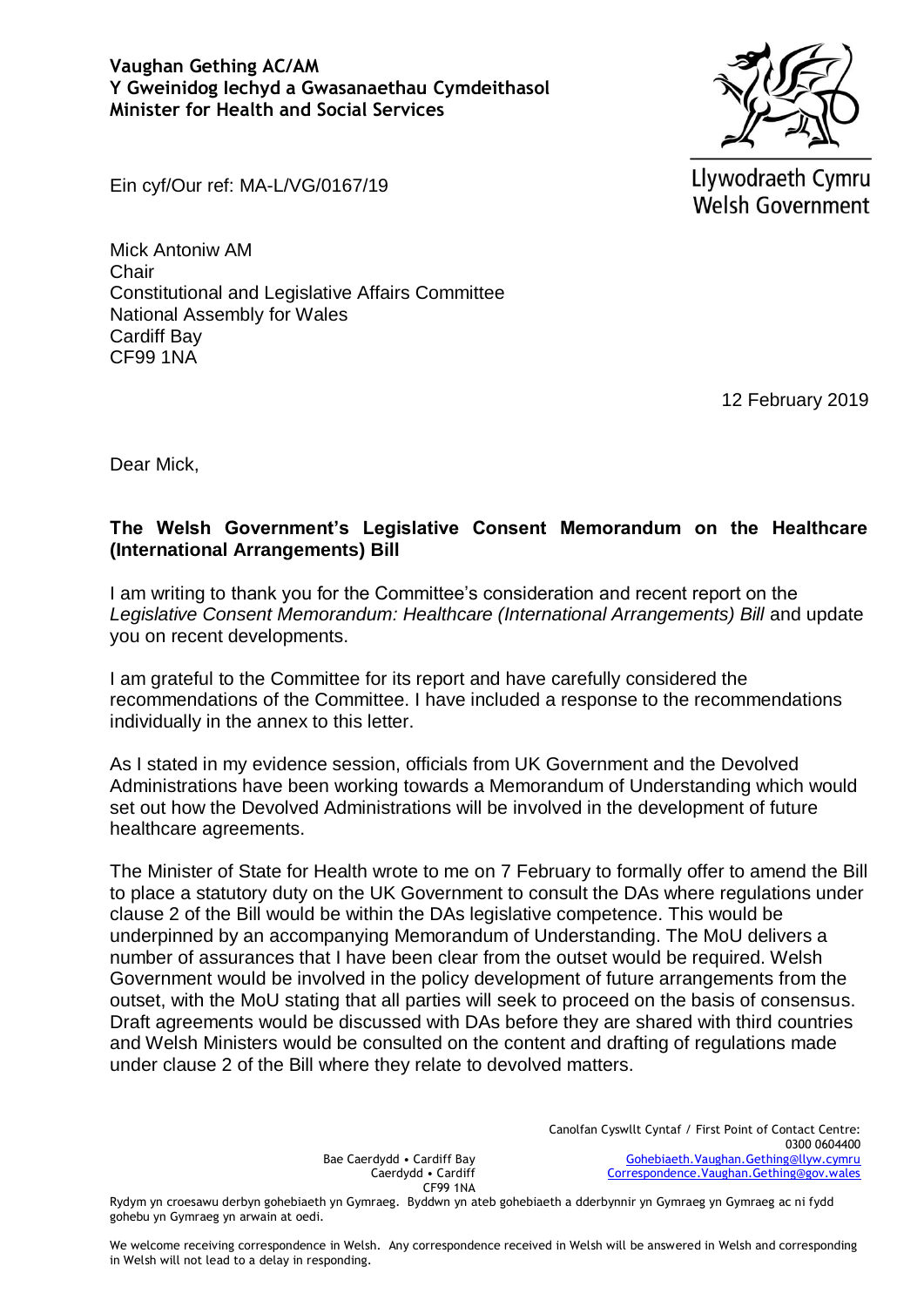This agreement goes a long way to creating a positive framework where the future of reciprocal healthcare arrangements can be discussed on a collaborative basis. As I said during my evidence session, it was always more important to be meaningfully involved in the development of healthcare agreements than to hold a veto on the final regulations which give effect to those agreements. However, I have set out to UK Government that I would like to see further assurance on the role of Welsh Ministers in agreeing regulations to be made under Clause 2 of the Bill. I have asked that these regulations would not normally be made without the agreement of Devolved Administrations, and that in cases where agreement cannot be reached that an exchange of Ministerial letters would be made available to both Houses of Parliament.

I have been clear in correspondence with UK Government that any statutory instrument which amends Welsh primary legislation would of course be subject to a Statutory Instrument Consent Memorandum in the Assembly, and it would be for the National Assembly for Wales to decide whether to recommend that consent be given in that circumstance.

I have indicated to the Minister of State to Health that I would be willing to recommend consent to the Bill on the basis that my proposed changes to the MoU are agreed. I am sharing the draft MoU with you now, and will lay a supplementary Legislative Consent Memorandum when agreement with UK Government has been reached. Unfortunately there is now very little time before the bill completes its progress in Parliament and receives Royal Assent before Exit Day. As negotiations with the UK Government are ongoing we will need to move swiftly to hold a plenary debate on the LCM. I am sending this letter in advance of the full supplementary consent memorandum being laid, to provide you with the earliest notice of the progress made.

I hope you find this update useful and I would be happy to provide any further information if it would be helpful.

I am grateful to the Committee for its work on this matter.

Yours sincerely,

Vanghan Gestin

**Vaughan Gething AC/AM** Y Gweinidog Iechyd a Gwasanaethau Cymdeithasol Minister for Health and Social Services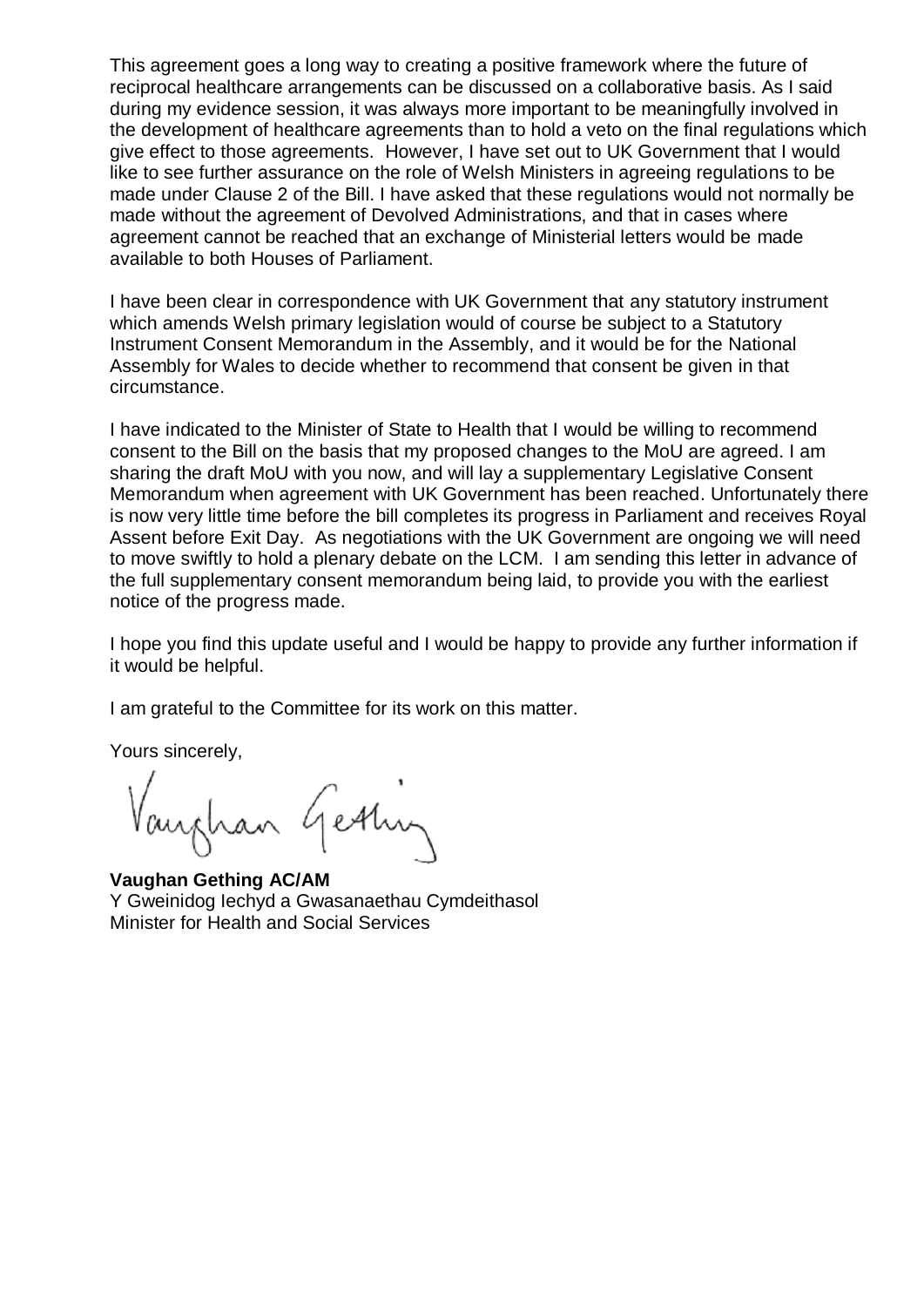## **Welsh Government Response to the Constitutional and Legislative Affairs Committee Report of January 2019 on** *The Welsh Government's Legislative Consent Memorandum on the Healthcare (International Arrangements) Bill*

| <b>CLAC Recommendation</b>                                                                                                                                                                                                                                                  | <b>Welsh Government Response</b>                                                                                                                                                                                                                                                                                                                                                                                                                                                                                                                                                                                                                                                                                                                                  |
|-----------------------------------------------------------------------------------------------------------------------------------------------------------------------------------------------------------------------------------------------------------------------------|-------------------------------------------------------------------------------------------------------------------------------------------------------------------------------------------------------------------------------------------------------------------------------------------------------------------------------------------------------------------------------------------------------------------------------------------------------------------------------------------------------------------------------------------------------------------------------------------------------------------------------------------------------------------------------------------------------------------------------------------------------------------|
| <b>Recommendation 1.</b><br>The Minister should pursue, with the UK<br>Government, an amendment to the Bill that<br>requires the UK Ministers to seek the consent<br>of the Welsh Ministers before exercising the<br>functions of the Welsh Ministers in devolved<br>areas. | REJECT.<br>I have carefully considered the views of this<br>Committee, and also those in the report<br>from Health, Social Care and Sport<br>Committee. I still consider that the most<br>productive path forward, which will give<br>Welsh Government the greatest influence<br>over healthcare arrangements, is to be<br>involved at an early stage of policy<br>development when UK policy can be<br>meaningfully impacted. This would be<br>achieved by an amendment to place a<br>statutory duty on the UK Government to<br>consult the DAs where regulations under<br>clause 2 of the Bill would be within the DAs<br>legislative competence, underpinned by an<br>accompanying Memorandum of<br>Understanding.<br>Welsh Government does not wish to act as |
|                                                                                                                                                                                                                                                                             | a blocker to reciprocal healthcare<br>arrangements. There has been broad<br>agreement that these healthcare<br>agreements are a positive thing that we<br>would wish to see continue. A requirement<br>to seek consent would only give Welsh<br>Government a veto over final regulations; it<br>would not necessarily lead to meaningful<br>engagement.                                                                                                                                                                                                                                                                                                                                                                                                           |
|                                                                                                                                                                                                                                                                             | My officials have been engaged with those<br>from UK Government and the other<br>devolved administrations to draft a<br>memorandum of understanding which<br>provides the necessary assurances and<br>builds a positive platform for future<br>discussions. I consider that there has been<br>considerable progress in the development<br>of this memorandum and remain confident<br>that a document agreeable to all parties will<br>be agreed.                                                                                                                                                                                                                                                                                                                  |
| <b>Recommendation 2.</b><br>The Minister should keep the Committee                                                                                                                                                                                                          | <b>AGREE.</b>                                                                                                                                                                                                                                                                                                                                                                                                                                                                                                                                                                                                                                                                                                                                                     |
| updated with progress on the amendments                                                                                                                                                                                                                                     |                                                                                                                                                                                                                                                                                                                                                                                                                                                                                                                                                                                                                                                                                                                                                                   |
| he is seeking in respect of clause 2 of the Bill                                                                                                                                                                                                                            |                                                                                                                                                                                                                                                                                                                                                                                                                                                                                                                                                                                                                                                                                                                                                                   |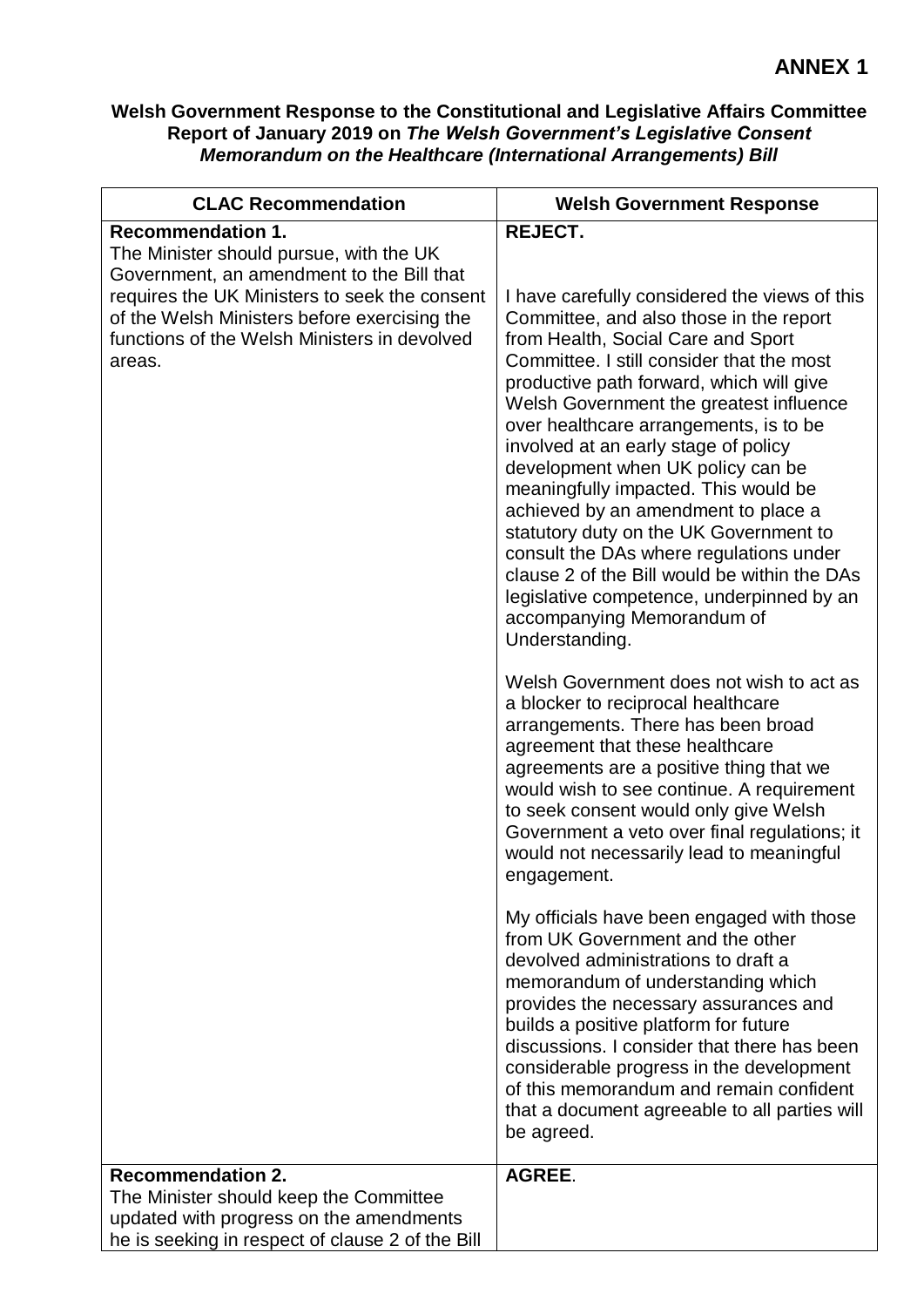| and notify the Committee when agreement<br>has been reached.                                                                                                                                                                                                                                                                                                                                                                                                                                                                                                                                                                                                                                                                                                                                                             |                                                                                                                                                                                                                                                                                                                                                                                                                                                                                                                                                                                                                                                                                                                                                                                                                                       |
|--------------------------------------------------------------------------------------------------------------------------------------------------------------------------------------------------------------------------------------------------------------------------------------------------------------------------------------------------------------------------------------------------------------------------------------------------------------------------------------------------------------------------------------------------------------------------------------------------------------------------------------------------------------------------------------------------------------------------------------------------------------------------------------------------------------------------|---------------------------------------------------------------------------------------------------------------------------------------------------------------------------------------------------------------------------------------------------------------------------------------------------------------------------------------------------------------------------------------------------------------------------------------------------------------------------------------------------------------------------------------------------------------------------------------------------------------------------------------------------------------------------------------------------------------------------------------------------------------------------------------------------------------------------------------|
| <b>Recommendation 3.</b><br>If a UK Minister is seeking to exercise the<br>functions of the Welsh Ministers in devolved<br>areas, the Welsh Ministers must:<br>having made a decision on consent,<br>٠<br>lay a written statement notifying the<br>National Assembly that it has either<br>provided consent, or, refused to do so;<br>include in that written statement, the<br>reasons for the decision taken and if<br>consent is given, information about the<br>nature and terms of that consent.                                                                                                                                                                                                                                                                                                                    | REJECT.<br>As I have set out in my response to<br>recommendation 1, I am content that the<br>Bill be amended to include a statutory duty<br>to consult Welsh Government, should this<br>be accompanied by an appropriate<br>Memorandum of Understanding.                                                                                                                                                                                                                                                                                                                                                                                                                                                                                                                                                                              |
| <b>Recommendation 4.</b><br>The Minister should pursue, with the UK<br>Government, an amendment to the Bill that<br>requires that all regulations made under<br>clause 2 are subject to the affirmative<br>procedure.                                                                                                                                                                                                                                                                                                                                                                                                                                                                                                                                                                                                    | <b>AGREE.</b><br>My officials have continued to make<br>representation to UK Government that<br>regulations made under clause 2 should be<br>subject to the affirmative procedure. I am<br>aware that this issue has been raised<br>throughout Parliamentary scrutiny of the<br>legislation and would expect to see some<br>amendment in this respect.                                                                                                                                                                                                                                                                                                                                                                                                                                                                                |
| <b>Recommendation 5.</b>                                                                                                                                                                                                                                                                                                                                                                                                                                                                                                                                                                                                                                                                                                                                                                                                 | <b>ACCEPT IN PART</b>                                                                                                                                                                                                                                                                                                                                                                                                                                                                                                                                                                                                                                                                                                                                                                                                                 |
| The Minister should write to the Committee<br>providing a guarantee that the Welsh<br>Government will:<br>table a statutory instrument consent<br>motion under Standing Order 30A.10,<br>in circumstances where a statutory<br>instrument consent memorandum is<br>laid in accordance with Standing Order<br>30A.2 (in respect of a statutory<br>instrument laid before the UK<br>Parliament under the provisions of the<br>Bill, if enacted).<br>notify the National Assembly by written<br>٠<br>statement in circumstances where the<br>UK Government engages paragraph<br>109 of its Devolution Guidance Note:<br><b>Parliamentary and Assembly Primary</b><br>Legislation Affecting Wales in relation<br>to statutory instruments amending<br>primary legislation for which the<br>National Assembly has legislative | The Welsh Government agrees that it will<br>notify the Assembly in circumstances where<br>it is made aware that, on the basis of<br>paragraph 109 of the DGN, the UK<br>Government has not sought or will not seek<br>the Assembly's consent in relation to SIs<br>amending primary legislation for which the<br>Assembly has legislative competence.<br>The Welsh Government is fully committed<br>to meeting its obligations under Standing<br>Orders, which in relation to Statutory<br><b>Instrument Consent Memorandums</b><br>(SICMs) requires us to table a SICM where<br>a statutory instrument or draft statutory<br>instrument laid before the UK Parliament<br>makes relevant provision.<br>Standing Order 30A.10 provides that any<br>Member may table a motion for debate, and<br>the Welsh Government remains committed |
| competence.                                                                                                                                                                                                                                                                                                                                                                                                                                                                                                                                                                                                                                                                                                                                                                                                              | to doing so where appropriate, but we do<br>not believe it is appropriate to make a<br>binding commitment to do so in every case.                                                                                                                                                                                                                                                                                                                                                                                                                                                                                                                                                                                                                                                                                                     |
| <b>Recommendation 6.</b>                                                                                                                                                                                                                                                                                                                                                                                                                                                                                                                                                                                                                                                                                                                                                                                                 | <b>AGREE.</b>                                                                                                                                                                                                                                                                                                                                                                                                                                                                                                                                                                                                                                                                                                                                                                                                                         |